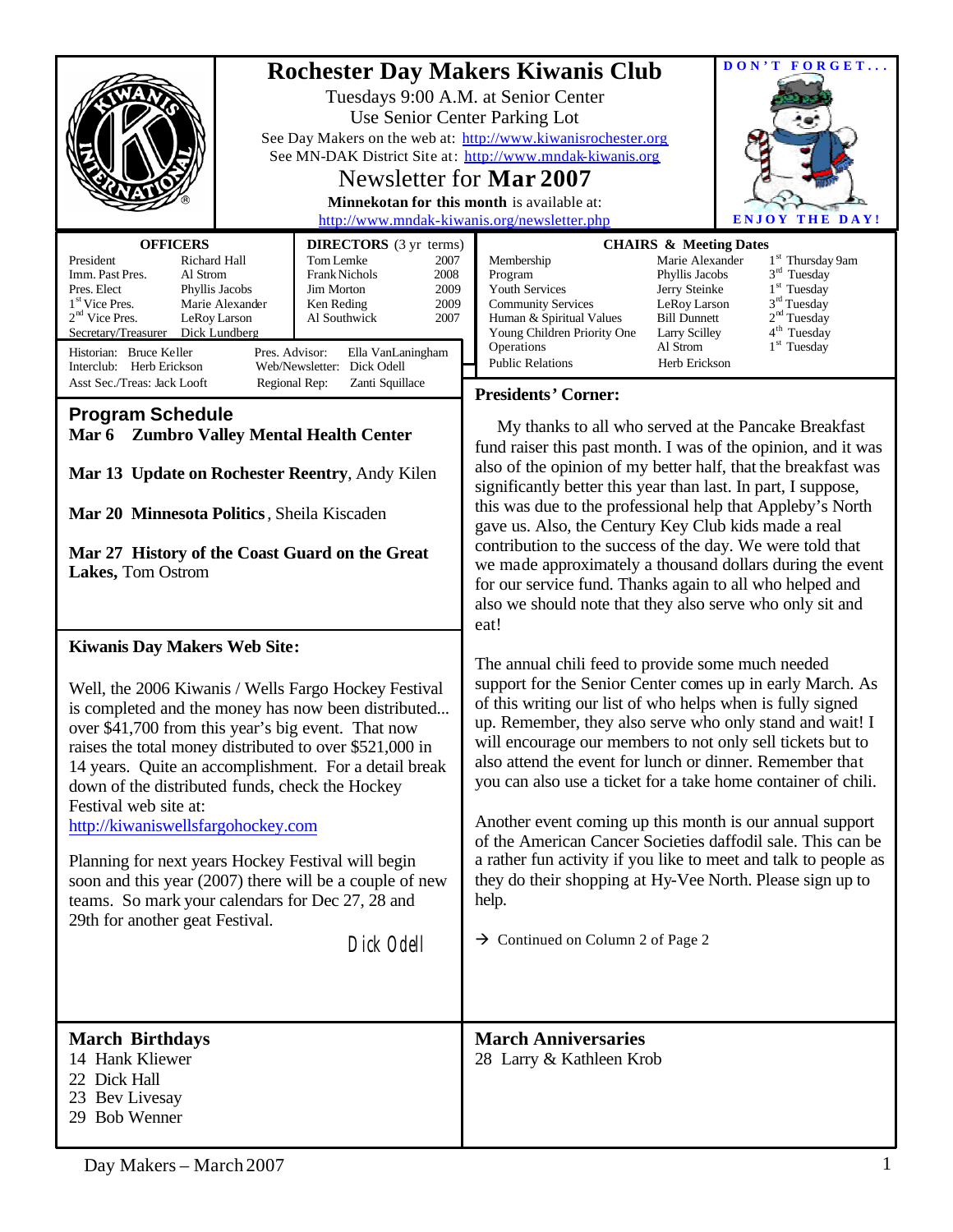#### **Secretary/Treasurers Report - Jan'07**

| <b>Bank Balance 1/31/07:</b>   |     | \$17,751.77 |
|--------------------------------|-----|-------------|
| <b>Administrative Account:</b> |     | \$16,281.77 |
| Service Account:               |     | \$1,082.92  |
| Hockey/YCPO:                   | SS. | 144.60      |
| <b>Bike Repair:</b>            | S.  | 242.48      |

**Day Makers on leave:** Marv Anderson, Ron King, Sara King, Rosalie Rusovick

**January Service Hour Statistics:** 916 hours by 43 members, 53% Participation.

#### **February 13th, 2007 Board Meeting Highlights:**

The board has not found a solution to our storage issue. Ideas discussed: asking other Rochester clubs if they have space, renting a storage unit.

Committee chairs need to get newsletter input to Dick Odell by the  $28<sup>th</sup>$  of each month.

The board discussed a new Governor's Award called "Regional Stars". Material needs to be submitted by June which would nominate a non-officer member for the award. This will be followed up at the next board meeting.

## **COMMITTEE REPORTS**

**Membership-** The formation of a builders club at Riverside School will more than likely be done next fall, at the beginning of the next school year. Since we cannot depend on this action to generate points towards a Distinguished Club during this Kiwanis year, we will need to pursue new members. We will require two new members before October 1, 2007 in order to achieve Distinguished Club this year.

**Program -** The committee is currently working on scheduling programs for March.

**Operations** - The Pancake Breakfast generated \$989 to date. 150 people were served. The committee is planning to have a Day Makers night at Wendy's Restaurant in March where we will receive a percentage of their sales. The committee is looking into a "Rose Sale" fundraiser as is done by the Spring Valley club.

**Community Service -** Chili Feed sign-up is full, and the Daffodil Sale sign-up, for the American Cancer Society, is nearly full.

#### **COMMITTEE REPORTS**

**YCPO-** There was a good turnout for the Souper Bowl event. Events coming up: April  $24<sup>th</sup>$  is Family Fun Night, and Parent/Child Fair at Rochester Fest is June 20th. We will have a speaker from CCR&R at an upcoming club meeting.

**Youth Services-** A Minnesota/Dakotas District Educational Foundation Life Fellow Certificate will be presented to the family of Fred Buechler at an upcoming club meeting

**Key Club-** The Century HS Key Club will elect officers for the next school year this spring. There isn't much interest in attending the Spring Rally. Hopefully there will be interest in attending the Fall Rally.

Richard Lundberg, Secretary/Treasurer

**President's Corner**: (continued from page 1)

 I met with the other club presidents this month and one item discussed was storage of records and other items. It seems that all clubs suffer from a lack of storage facilities. No really good solution has been found. Another item discussed was our dues; the other clubs maintain about the same dues structure that we do although they collect them annually or semiannually.

# Dick Hall

## SHOPPING MATH

A man will pay \$20 for a \$10 item he needs. A woman will pay \$10 for a \$20 item that she doesn't need.

### GENERAL EQUATIONS & STATISTICS

A woman worries about the future until she gets a husband. A man never worries about the future until he gets a wife. A successful man is one who makes more money than his wife can spend.

A successful woman is one who can find such a man.

## **HAPPINESS**

To be happy with a man, you must understand him a lot and love him a little.

To be happy with a woman, you must love her a lot and not try to understand her at all.